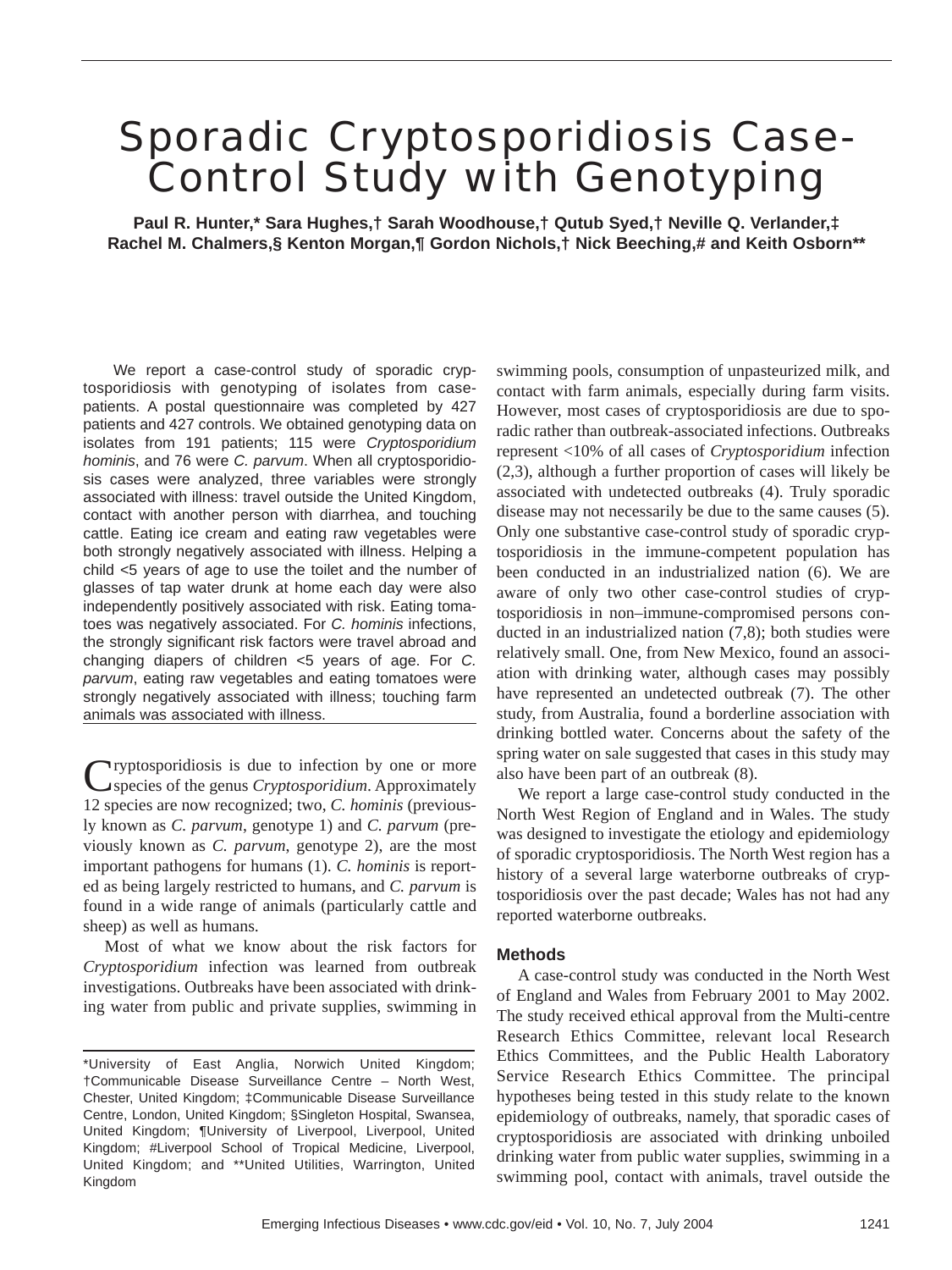United Kingdom, and contact with other persons with diarrheal illness. These hypotheses were constructed before the study began and were based on a review of previous U.K. outbreaks.

## **Recruitment of Case-Patients and Controls**

Participants were recruited through an enhanced program of surveillance of *Cryptosporidium* that had begun in the North West of England and Wales in December 2000. Details of confirmed cases identified by the enhanced surveillance were forwarded to Communicable Disease Surveillance Centre North West, through the consultant in Communicable Disease Control in each health authority.

Cases were defined as laboratory-confirmed *Cryptosporidium* in a resident of Wales or the North West region with diarrhea in the 2 weeks before a sample was taken, and which was not part of a formal outbreak investigation. All case-patients reported to Communicable Disease Surveillance Centre North West within 4 weeks of the date of report to the health authority were invited to take part in the study. Reports of patients in whom diarrhea had occurred more than 4 weeks previously were excluded because these patients may have had difficulty accurately recalling their activities before becoming ill.

A control was defined as a person who had not had diarrhea in the 2 weeks before completing a questionnaire. Controls were chosen to be within the same age band as the patients and within the same location; they were drawn from the same family physician's practice or a neighboring practice. The age bands chosen were: <5 years of age, 5–16 years, and >16 years. Expecting control participation to be comparatively low, we attempted to recruit up to eight controls for each participating patient. We contacted the practice initially by mail. If no response was received, we contacted the practice manager by telephone. Each practice was approached only once in this way whether or not it had offered controls for our study and no matter how many cases had occurred in the practice. In many areas with high numbers of cases or low responses by practices, controls were not obtainable for many case-patients. Consequently, controls cannot be considered to be matched to cases. Rather, the control group was designed to be broadly comparable in age distribution to casepatients.

A total of 662 patients and 820 controls were invited to take part in the study. They received a questionnaire and an accompanying information leaflet by mail. If no response had been received after 2 weeks, a second questionnaire was sent. After this time, we assumed the person did not want to take part in the study.

Questionnaires were developed for both adult and child patients and controls. A person <16 years of age was defined as a child, and a person  $\geq 16$  years was defined as

an adult. Finally, *Cryptosporidium* genotype data, held at the Cryptosporidium Reference Laboratory, was linked back to the recruited case-patients for epidemiologic analysis. Copies of the questionnaire can be obtained from the corresponding author.

## **Genotyping**

At the start of the study, all laboratories in the North West and in Wales were asked to send *Cryptosporidium*positive stools to the Public Health Laboratory Service Cryptosporidium Reference Unit in Swansea for typing. To confirm the identification of *Cryptosporidium* at this unit, fecal smears were stained by using a modified Ziehl-Neelsen stain (9) and inspected by bright-field microscopy or by using an auramine phenol method (10) and inspected by fluorescence microscopy. Before DNA extraction, oocysts were purified from the feces by using salt flotation (11). The *Cryptosporidium* genotype was investigated by using polymerase chain reaction–restriction fragment length polymorphism to identify polymprophisms within the *Cryptosporidium* oocyst wall protein and *SSUrDNA* gene loci (12). These two methods are the routine methods for genotyping *Cryptosporidium* at the U.K. Reference Laboratory.

## **Data Analysis**

Data entry was performed by using EpiInfo (Version 6.04d, Centers for Disease Control and Prevention, Atlanta, GA). Initial analyses on the clinical severity and initial symptoms were conducted by using SPSS (SSPS Inc., Chicago, IL). Statistical modeling of risk factors was performed by the Public Health Laboratory Service Statistics Unit, using EpiInfo and GLIM (Generalised Linear Interactive Modelling [13]).

For etiologic analyses, each potential risk factor was considered singly by its odds ratio (OR) estimate (and 95% confidence interval [CI]). Continuity corrected chi-square tests or Fisher exact test was used when data were sparse. Dose-response rate was estimated by using chi-square tests for trends.

Variables that were positively or negatively associated with illness ( $p \le 0.2$ ) were included in a logistic regression model. However, all the variables could not be added, as too many existed for the statistical package to handle. Thus, all positive and some negative factors were included in the initial model. The least significant variable was removed and another negative factor included. This process continued until all the protective factors had been included. Then a sequence of models was fitted; on each occasion, the least significant variable was dropped.

Whether a child ate soil was the first variable removed because it had the most missing data for a nonsignificant variable and its removal resulted in many more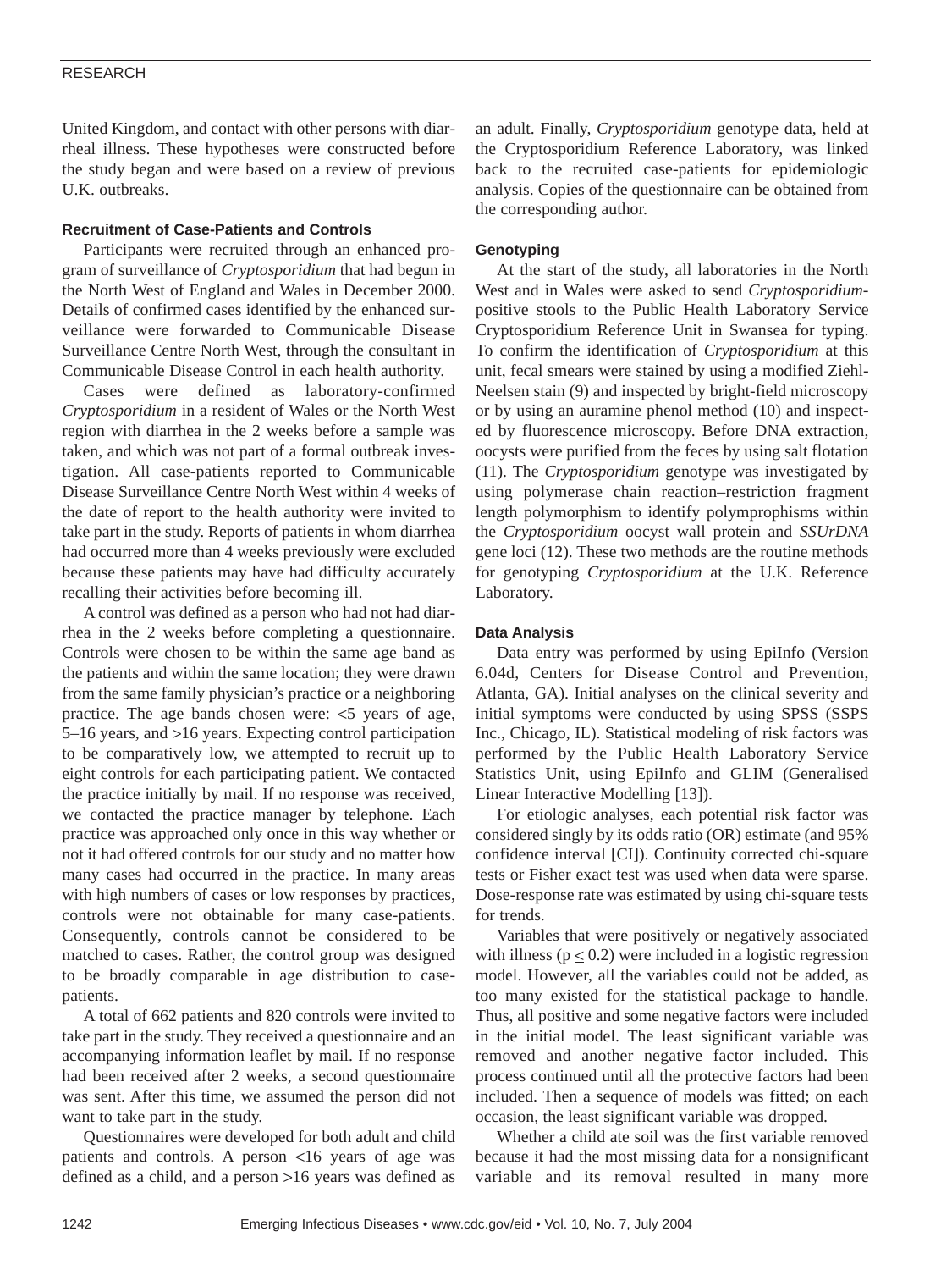observations being available for model estimation. Terms were assessed by comparing nested models by using likelihood ratio tests. Nonsignificant variables ( $p > 0.05$ ) were removed one at a time from models, with the least significant ones being removed first. This process resulted in a final multivariable model, with most variables being significant or close to significant. The only variable that was retained whether or not it was significant was age.

Multivariable analyses were conducted separately on cases genotyped as either *C. hominis* and *C. parvum*. The set of variables for inclusion into initial multivariable models was determined by using all the data, as discussed above. Only cases with complete variables could be included in the final models.

# **Results**

Completed questionnaires were received from a total of 427 patients (65% response rate) and 427 controls (52% response rate). By chance, the number of patients and controls was equal. Of the controls, 27 (6%) had had diarrhea in the 2 weeks before completing the questionnaire and were excluded from the analysis. Of the patients, 191 (45%) had had strains sent to the Cryptosporidium Reference Laboratory, and the genotype was therefore known; 115 were *C. hominis* and 76 were *C. parvum*.

The median age for recruited case-patients and controls was 12 years. By sex, 48% of cases and 48% of controls were male. The age distribution of patients and controls is shown in Table 1, which gives the average age for 5- or 10 year age bands. The median age for controls and all patients was 12 years, although single variable analysis of age as a continuous variable indicated an association with illness ( $p = 0.007$ ) with decreasing risk for illness with increasing age (estimated OR 0.991, 95% CI 0.985– 0.998). The online Appendix (available at http://www.cdc.

gov/ncidod/eid/vol10no7/03-0582.htm#app) shows the single variable analysis results for selected variables.

The age distributions of patients with infections from the two *Cryptosporidium* species differed markedly. The median age for persons with *C. hominis* infection was 21 years; for *C. parvum*, it was 9 years ( $p = 0.0036$ , Mann-Whitney U test) (Table 1). This finding was largely due to a second peak of *C. hominis* infections in persons in their 20s and 30s.

Regarding clinical details for patients, 251 (59%) reported fever, 410 (96%) abdominal pain, 279 (65%) vomiting, 49 (11%) bloody diarrhea, and 130 (30%) other symptoms. Sixty-one patients (14%) were admitted to hospital with a median 3-day stay (range 1–9). Persons infected with *C. hominis* or *C. parvum* had no significant differences in reported symptoms or hospital admissions.

The duration of illness for all patients (Figure, part A) showed a mean of 12.7 days and median of 11 days. For patients with *C. hominis*, the mean duration was 13.5 days (standard deviation [SD] 9.93, median 12.5) (Figure, part B). For *C. parvum*, mean duration was 11.33 days (SD 5.29, median 10.5) (Figure, part B). Levene's Test for Equality of Variances showed that variance of duration for *C. parvum* was significantly lower than for *C. hominis*  $(F = 8.312, p = 0.005)$ . However, the difference in median duration was not significant.

Table 2 shows the multivariable results for all cases, estimated from 552 observations. In this model, the health authority, travel outside the United Kingdom (OR 5.650, p < 0.001), contact with another person with diarrhea (OR 4.614, p < 0.001), and touching any cattle (OR 3.876,  $p = 0.003$ ) were highly significantly positively associated with risk. Toileting contact with a child  $\leq$  years of age (OR 1.851,  $p = 0.025$ ) and the number of glasses of unboiled water drunk at home (OR 1.135 per glass,

| Table 1. Age distribution of controls and case -patients |                    |                 |                    |                      |  |  |
|----------------------------------------------------------|--------------------|-----------------|--------------------|----------------------|--|--|
| Age group, y                                             | Control $n$ $(\%)$ | All cases n (%) | C. hominis $n$ (%) | C. parvum $n$ $(\%)$ |  |  |
| $0 - 4$                                                  | 98 (24.6)          | 118(27.7)       | 23(20.0)           | 25 (32.9)            |  |  |
| $5 - 9$                                                  | 69 (17.3)          | 73 (17.1)       | 17 (14.8)          | 14 (18.4)            |  |  |
| $10 - 14$                                                | 53(13.3)           | 33(7.7)         | 7(6.1)             | 6(7.9)               |  |  |
| $15 - 19$                                                | 12(3.0)            | 24(5.6)         | 7(6.1)             | 8(10.5)              |  |  |
| $20 - 24$                                                | 6(1.5)             | 21(4.9)         | 10(8.7)            | 5(6.6)               |  |  |
| $25 - 29$                                                | 11(2.8)            | 29(6.8)         | 11(9.6)            | 5(6.6)               |  |  |
| $30 - 34$                                                | 6(1.5)             | 35(8.2)         | 14 (12.2)          | 5(6.6)               |  |  |
| $35 - 39$                                                | 20(5.0)            | 23(5.4)         | 10(8.7)            | 1(1.3)               |  |  |
| $40 - 44$                                                | 21(5.3)            | 16(3.8)         | 1(0.9)             | 1(1.3)               |  |  |
| $45 - 49$                                                | 26(6.5)            | 9(2.1)          | 2(1.7)             | 1(1.3)               |  |  |
| $50 - 54$                                                | 15(3.8)            | 9(2.1)          | 0                  | 0                    |  |  |
| $55 - 59$                                                | 17(4.3)            | 11(2.6)         | 4(3.5)             | 4(5.3)               |  |  |
| $60 - 64$                                                | 13(3.3)            | 5(1.2)          | 4(3.5)             | 0(0.0)               |  |  |
| $65 - 69$                                                | 12(3.0)            | 10(2.3)         | 1(0.9)             | 0(0.0)               |  |  |
| $70 - 74$                                                | 9(2.3)             | 4(0.9)          | 2(1.7)             | 1(1.3)               |  |  |
| $75 - 79$                                                | 7(1.8)             | 1(0.2)          | $\mathbf 0$        | 0                    |  |  |
| $80 - 84$                                                | 1(0.3)             | 2(0.5)          | 1(0.9)             | 0                    |  |  |
| $85 - 90$                                                | 2(0.5)             | 3(0.7)          | 1(0.9)             | 0                    |  |  |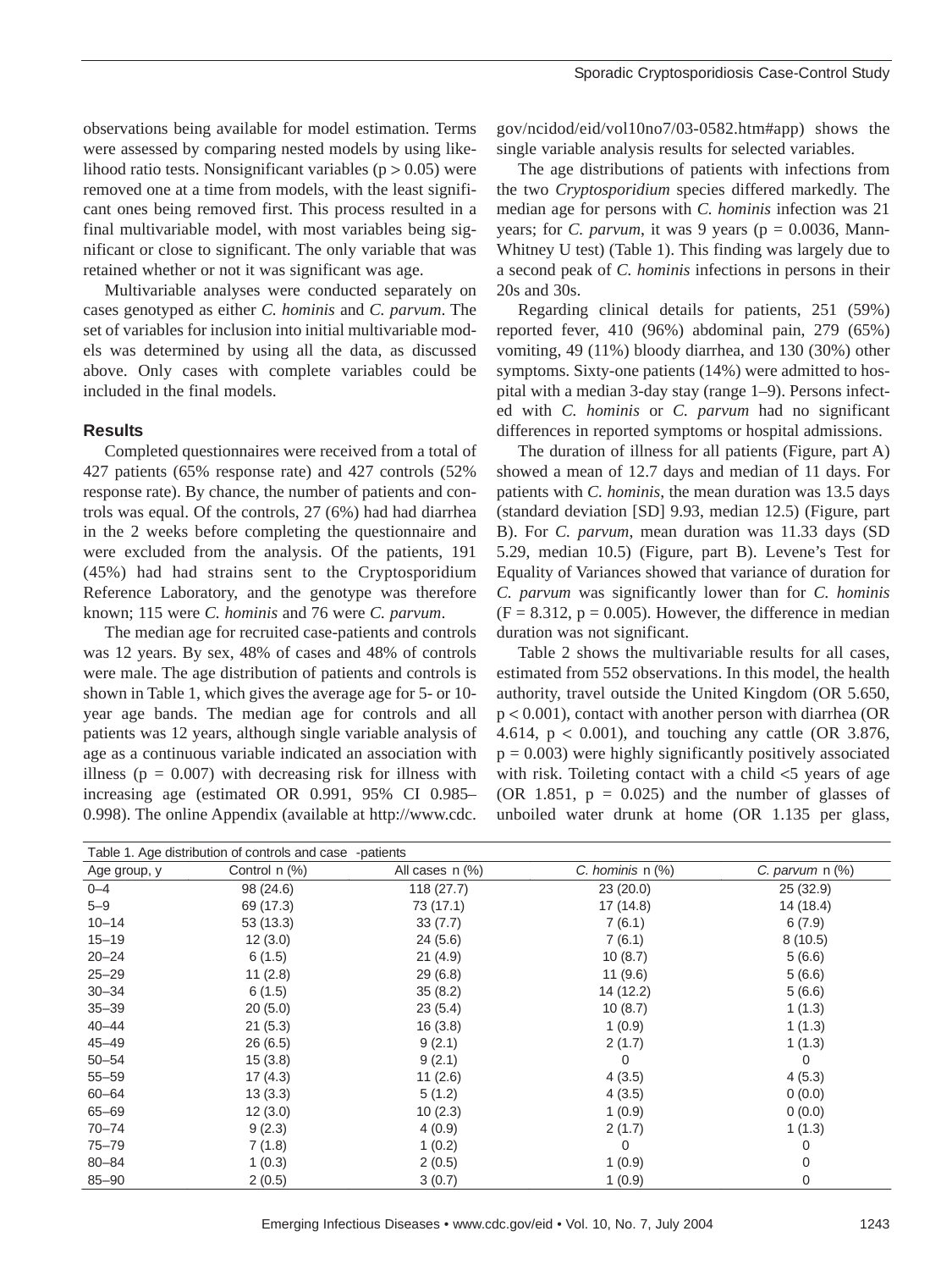

Figure. A, duration of illness, all patients. B, duration of illness for *Cryptosporidium hominis* and *C. parvum* patients.

 $p = 0.019$ ) were also positively associated. Eating ice cream (OR 0.472,  $p = 0.001$ ), raw vegetables (OR 0.532,  $p = 0.004$ ), and eating tomatoes (OR 0.616,  $p = 0.035$ ) were negatively associated.

Table 3 shows the final model for cases of *C. hominis*, estimated from 433 observations. Health authority of residence, travel outside the United Kingdom (OR 6.841, p <  $(0.001)$  and diaper-changing contact (OR 3.991,  $p < 0.001$ ) were strongly associated with infection. Sitting or sleeping on the ground (OR 0.241,  $p = 0.027$ ), the number of persons 5–15 years of age living with the person (OR 0.639 per person,  $p = 0.037$ ), eating fresh fruit (OR 0.222,  $p = 0.027$ , and the likelihood of washing fresh fruit and vegetables before eating  $(p = 0.022)$  were negatively associated with risk.

The model in Table 4 shows the results for cases of *C. parvum*, estimated from 392 observations. Eating raw vegetables (OR 0.222,  $p = 0.001$ ) and tomatoes (OR 0.317,  $p = 0.005$ ) was negatively associated with illness; touching any farm animal (OR 2.653,  $p = 0.028$ ) was associated with illness.

#### **Discussion**

Our study is the first prospective epidemiologic study of sporadic cryptosporidiosis that has investigated independent risk factors for *C. hominis* and *C. parvum* infections. No significant differences were found between initial symptoms, severity of illness, or duration of hospital stay in persons infected with either *C. hominis* or *C. parvum* infections. No significant differences were found between median duration for *C. hominis* and *C. parvum*; however, the variation of duration for *C. hominis* was significantly higher than for *C. parvum i*nfections. This finding suggests that *C. hominis* infections may be less predictable in terms of duration and more prone to extremes than *C. parvum*.

The main risk factors identified—travel abroad, contact with a patient, and touching cattle—are broadly similar to those identified by Robertson and colleagues (6). Strongly significant negative factors were eating ice cream and eating raw vegetables. Factors significant at the 0.05 level were toileting contact with a child <5 years of age and number of glasses of unboiled water drunk at home. Eating tomatoes was negatively associated.

Health authority of residence was strongly significant in all models. However, given that we found that the ability to recruit controls differed between health authorities, much of this difference may be artifactual. Nevertheless, health authority of residence was retained in all models in the event that other risk factors varied in relation to locality of residence. The issue of geographic variation in cryptosporidiosis will be included in a subsequent report.

With regard to the main hypotheses under investigation, travel outside the United Kingdom, contact with other people with diarrhea, and contact with animals were all strongly associated with *Cryptosporidium* infection. Robertson et al. (6) also identified travel outside Australia as a risk factor. However, they suggested that OR may be inflated because of ascertainment bias of patients, which applies to our study as well. A general practitioner may be more likely to request a fecal sample from a patient with diarrhea who has traveled abroad. In addition, previous research indicates that most laboratories in the North West of England and Wales routinely screen for *Cryptosporidium* oocysts if the patient is known to have traveled outside of the United Kingdom (14). When analysis is restricted to cases where the species was known, travel outside the United Kingdom was significant for *C. hominis* infection but not for *C. parvum*. The relationship between *C. hominis* infection and overseas travel has been noted previously (15,16).

The risk for infection increased significantly upon contact with cattle when all patients were compared to controls, and for *C. parvum* alone but not for *C. hominis* alone. Previous research has associated farm animal contact with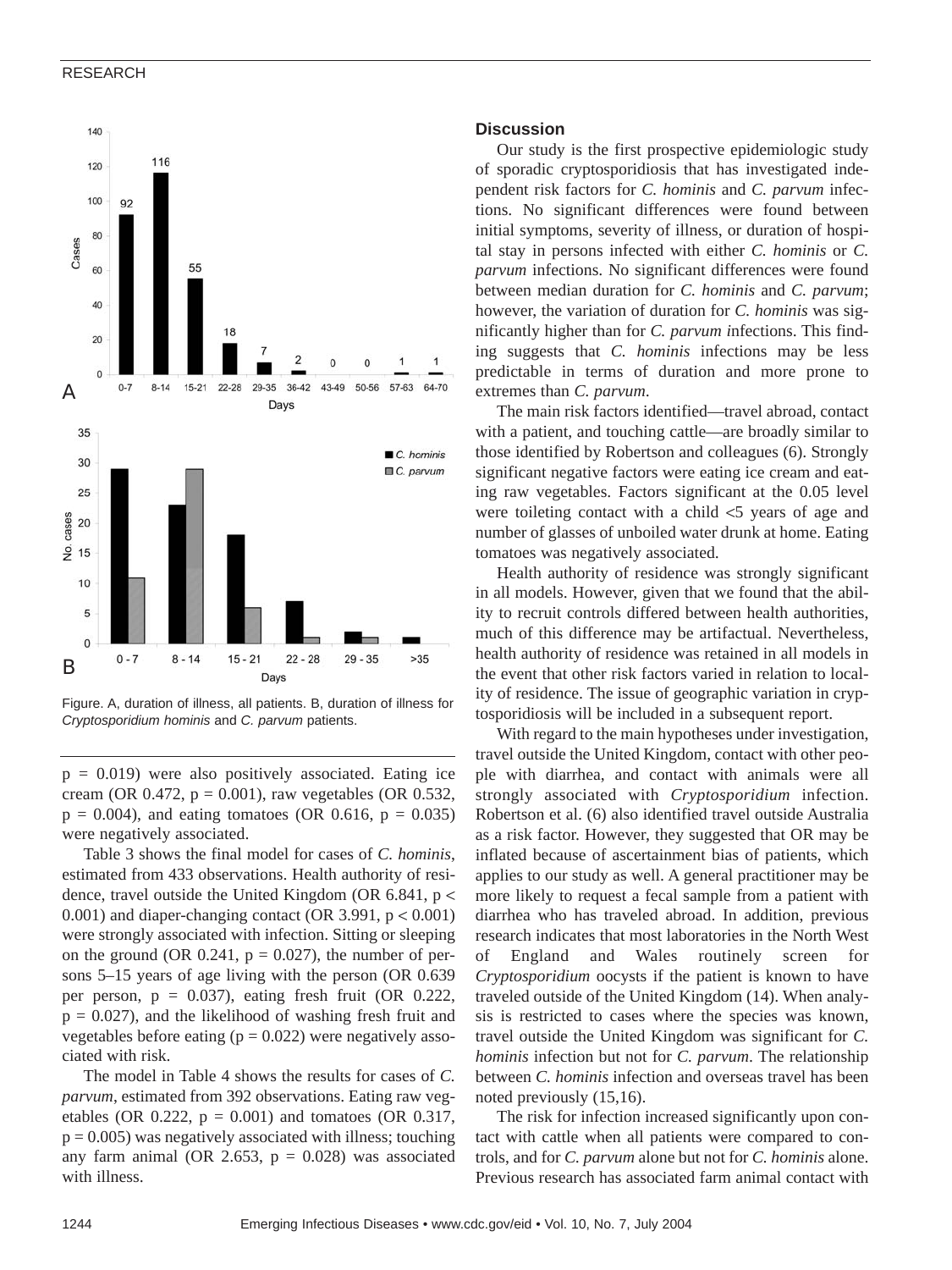Table 2. Final multivariable model, all data<sup>a,b</sup>

| Variables                                                                   | Adjusted OR     | 95% CI          | p value |
|-----------------------------------------------------------------------------|-----------------|-----------------|---------|
| Health authority                                                            |                 |                 |         |
| A                                                                           | 1.000           |                 | 0.004   |
| $\sf B$                                                                     | 0.125           | $0.041 - 0.382$ |         |
| С                                                                           | n.e.            | n.e.            |         |
| D                                                                           | 0.482           | $0.166 - 1.398$ |         |
| Ε                                                                           | 1.610           | $0.247 - 10.49$ |         |
| F                                                                           | 0.225           | 0.080-0.635     |         |
| G                                                                           | 0.326           | 0.068-1.552     |         |
| H                                                                           | 0.921           | 0.261-3.250     |         |
|                                                                             | n.e.            | n.e.            |         |
| J                                                                           | 0.310           | $0.117 - 0.822$ |         |
| κ                                                                           | 316.600         | $0-\infty$      |         |
| L                                                                           | 0.175           | $0.012 - 2.566$ |         |
| M                                                                           | 0.377           | 0.130-1.097     |         |
| N                                                                           | 1.203           | 0.289-4.999     |         |
| O                                                                           | 0.367           | $0.11 - 1.145$  |         |
| P                                                                           | 0.562           | $0.134 - 2.354$ |         |
| Q                                                                           | 198.400         | $0-\infty$      |         |
| R                                                                           | 0.449           | $0.146 - 1.383$ |         |
| S                                                                           | 0.206           | $0.053 - 0.804$ |         |
| Τ                                                                           | 0.366           | 0.078-1.720     |         |
| U                                                                           | 0.546           | 0.207-1.443     |         |
| Age                                                                         | 0.994/y         | $0.982 - 1.006$ | 0.314   |
| Travel outside UK                                                           |                 |                 |         |
| Υ                                                                           | 5.650           | 2.861-11.160    | < 0.001 |
| N                                                                           | 1.000           |                 |         |
| Contact with another person with diarrhea                                   |                 |                 |         |
| Υ                                                                           | 4.614           | 2.449-8.691     | < 0.001 |
| N                                                                           | 1.000           |                 |         |
| Touch any cattle                                                            |                 |                 |         |
| Υ                                                                           | 3.876           | 1.4196-10.04    | 0.003   |
| N                                                                           | 1.000           |                 |         |
| Usually wash before eating raw fruit and vegetables                         |                 |                 |         |
| Always                                                                      | 1.000           |                 | 0.108   |
| Usually                                                                     | 0.966           | 0.605-1.543     |         |
| Sometimes                                                                   | 0.746           | 0.436-1.274     |         |
| Never                                                                       | 2.478           | 0.965-6.362     |         |
| Toileting contact with child 5 y                                            |                 |                 |         |
| Υ                                                                           | 1.851           | 1.079-3.175     | 0.025   |
| $\mathsf{N}$                                                                | 1.000           |                 |         |
| Number of glasses of unboiled water drunk at home                           | 1.135 per glass | 1.019-1.265     | 0.019   |
| Eat ice cream                                                               |                 |                 |         |
| Y                                                                           | 0.472           | 0.299-0.746     | 0.001   |
| N                                                                           | 1.000           |                 |         |
| Eat raw vegetables                                                          |                 |                 |         |
| Υ                                                                           | 0.532           | $0.346 - 0.820$ | 0.004   |
| $\mathsf{N}$                                                                | 1.000           |                 |         |
| Eat tomatoes                                                                |                 |                 |         |
| Υ                                                                           | 0.616           | $0.392 - 0.969$ | 0.035   |
| N<br>Estimated from 552 observations (261 case-patients and 291 controls).  | 1.000           |                 |         |
| <sup>b</sup> OR, odds ratio; CI, confidence intervals; n.e., not estimable. |                 |                 |         |

outbreaks of *Cryptosporidium*; moreover, calf contact and lamb contact have been identified as risk factors for sporadic infection (6). Several outbreaks have also been associated with farm visits within the United Kingdom. The risk for contact with other farm animals was not significant. The association with *C. parvum* but not *C. hominis* is

also consistent with previous findings (15,16). Our study was conducted during an epidemic of foot and mouth disease, when access to the countryside and contact with farm animals were severely restricted for a large period (17), a fact that makes the cattle association even more dramatic. No significant association was found between ownership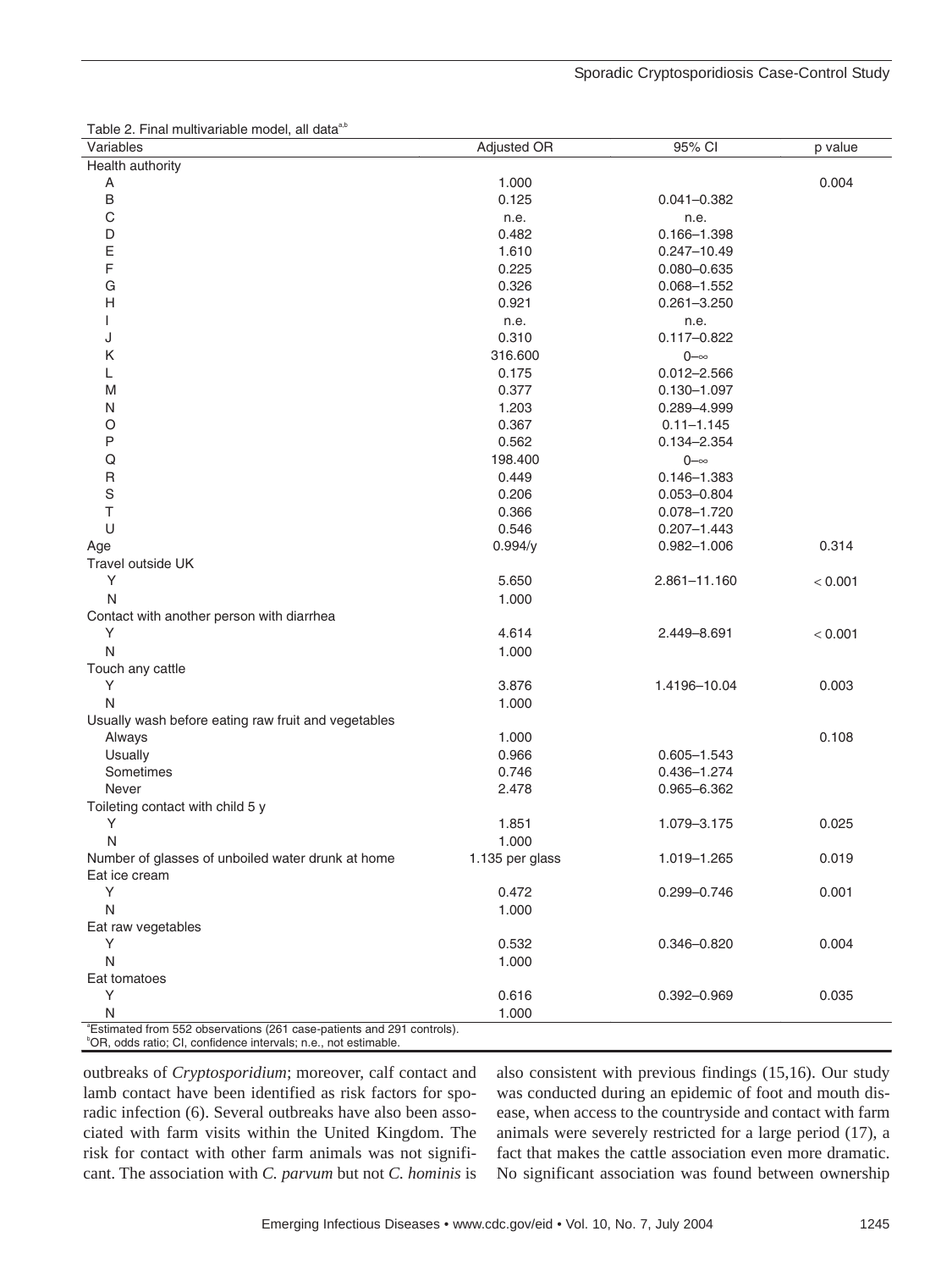ble 3. Final multivariable model for Cryptosporidium hominis infection<sup>a,b</sup>

| <b>I able 3. Final multivariable model for <i>Cryptosponditum nominis</i> integlion</b><br>Variables | Adjusted OR      | 95% CI          | p value |
|------------------------------------------------------------------------------------------------------|------------------|-----------------|---------|
| Health authority                                                                                     |                  |                 |         |
| Α                                                                                                    | $\mathbf{1}$     |                 | < 0.001 |
| B                                                                                                    | 0.030            | $0.003 - 0.335$ |         |
| C                                                                                                    | n.e.             | n.e.            |         |
| D                                                                                                    | 0.781            | $0.206 - 2.960$ |         |
| E                                                                                                    | 0.002            | $0 - \infty$    |         |
| F                                                                                                    | 0.169            | $0.034 - 0.836$ |         |
| G                                                                                                    | 0.277            | $0.022 - 3.516$ |         |
| Н                                                                                                    | 0.229            | 0.019-2.734     |         |
|                                                                                                      | n.e.             | n.e.            |         |
| J                                                                                                    | 0.072            | $0.011 - 0.456$ |         |
| Κ                                                                                                    | n.e.             | n.e.            |         |
|                                                                                                      | 0.398            | $0.025 - 6.396$ |         |
| M                                                                                                    | 2.116            | 0.573-7.809     |         |
| Ν                                                                                                    | 5.321            | 1.098-25.78     |         |
| O                                                                                                    | 0.169            | $0.017 - 1.685$ |         |
| P                                                                                                    | 0.001            | $0-\infty$      |         |
| Q                                                                                                    | n.e.             | n.e.            |         |
| R                                                                                                    | 0.126            | $0.020 - 0.809$ |         |
| S                                                                                                    | 0.408            | $0.065 - 2.539$ |         |
| Т                                                                                                    | 1.488            | $0.273 - 8.104$ |         |
| U                                                                                                    | 1.015            | 0.288-3.579     |         |
| Age                                                                                                  | 0.997/y          | 0.982-1.012     | 0.713   |
| Travel outside UK                                                                                    |                  |                 |         |
| Υ                                                                                                    | 6.841            | 2.622-17.850    | < 0.001 |
| N                                                                                                    | 1.000            |                 |         |
| Spend time sleeping or sitting outside on the ground                                                 |                  |                 |         |
| Υ                                                                                                    | 0.241            | $0.060 - 0.968$ | 0.027   |
| N                                                                                                    | 1.000            |                 |         |
| Diaper changing contact with a child <5 y of age                                                     |                  |                 |         |
| Y                                                                                                    | 3.991            | 1.848-8.618     | < 0.001 |
| N                                                                                                    | 1.000            |                 |         |
| Usually wash before eating raw fruit and vegetables                                                  |                  |                 |         |
| Always                                                                                               | 1.000            |                 | 0.022   |
| Usually                                                                                              | 0.347            | 0.159-0.757     |         |
| Sometimes                                                                                            | 0.967            | $0.437 - 2.139$ |         |
| Never                                                                                                | 1.337            | 0.387-4.629     |         |
| No. of times swum in a toddler pool                                                                  | 1.258 per time   | 0.960-1.649     | 0.077   |
| No. of persons 5-15 y of age living with you                                                         | 0.639 per person | 0.413-0.991     | 0.037   |
| Eat fresh fruit                                                                                      |                  |                 |         |
| Υ                                                                                                    | 0.222            | 0.058-0.852     | 0.027   |
| Ν                                                                                                    | 1.000            |                 |         |
| "Estimated from 433 observations (82 case-patients and 351 controls).                                |                  |                 |         |
| <sup>b</sup> OR, odds ratio; CI, confidence interval; NE, not estimable.                             |                  |                 |         |

of or contact with domestic pets and sporadic infection. Although some researchers have suggested pets may present a risk (18), other studies indicate that pets are not a major risk factor for acquiring *Cryptosporidium* (19). Indeed, previous research has found various types of domestic animal contact to be protective (6).

One variable, number of glasses of unboiled water drunk at home, was significant in the model with all patients. This water consumption variable was the only one to be included in one of the multivariable models. The Australian study also found no association with drinking publicly supplied water (6). However, one of the two water catchment areas in this study was highly protected, with no

livestock farming. The nature of the water catchment areas in Australia might preclude generalizing its results to other parts of the world. Interpreting this finding is difficult. Few of the drinking water variables associated with risk from water consumption were significant in the single variable analysis (online Appendix). Neither drinking unboiled tap water nor use of a water filter was significant, which suggests that drinking water from public supplies was not an important risk factor (20). In the single variable analysis, number of glasses of bottled water drunk was also associated with risk for infection, although whether or not persons drank bottled water was not associated with risk. We suggest that the significant association with amount of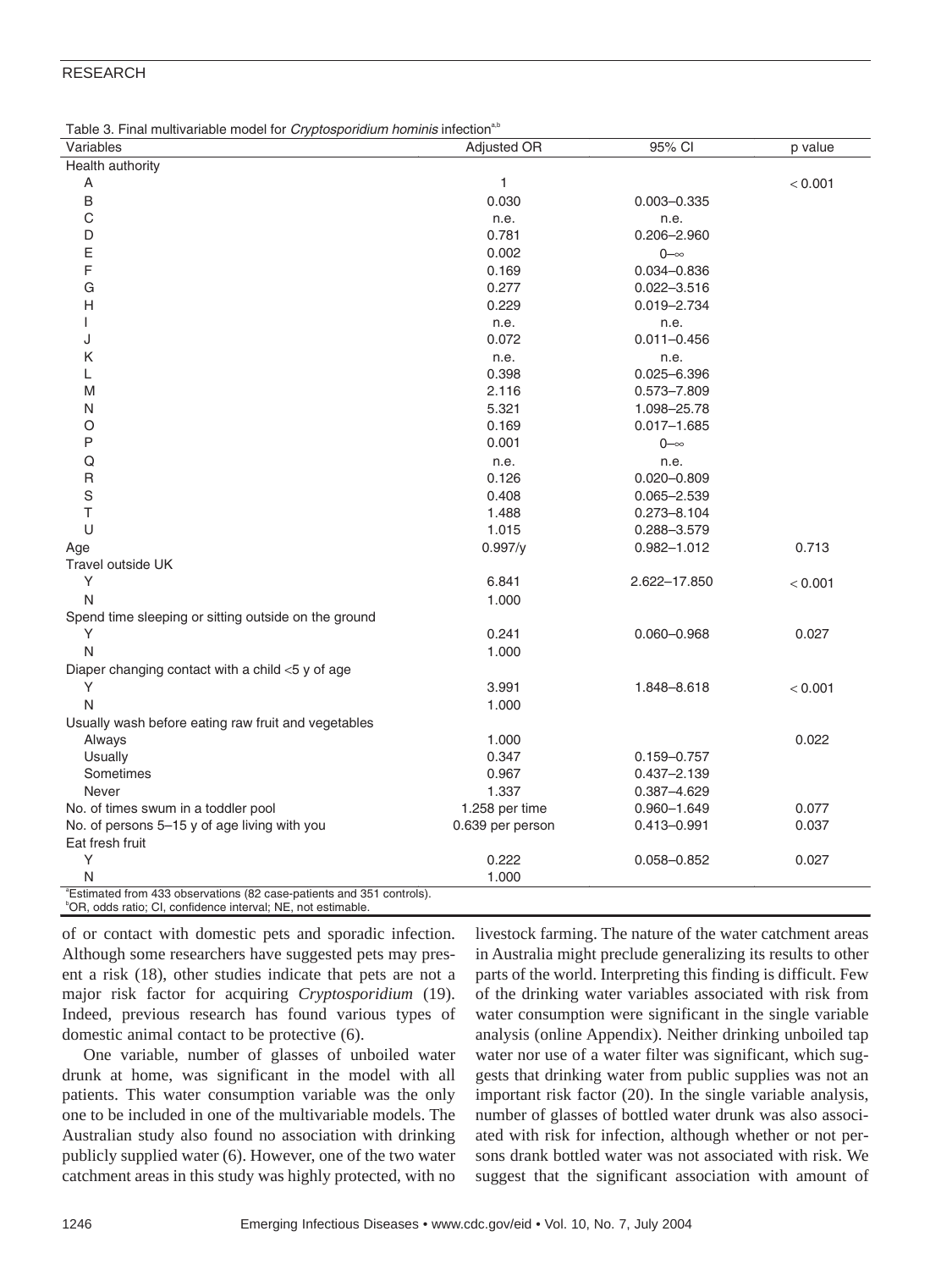Table 4. Final multivariable model for Cryptosporidium parvum infection<sup>ation</sup>

| Variables                                                                                       | Adjusted OR | 95% CI          | p value |  |  |
|-------------------------------------------------------------------------------------------------|-------------|-----------------|---------|--|--|
| Health authority                                                                                |             |                 |         |  |  |
| Α                                                                                               | 1           |                 | < 0.001 |  |  |
| B                                                                                               | 0.296       | $0.039 - 2.249$ |         |  |  |
| C                                                                                               | n.e.        | n.e.            |         |  |  |
| D                                                                                               | 0.0001      | $0-\infty$      |         |  |  |
| E                                                                                               | 0.0002      | $0-\infty$      |         |  |  |
| F                                                                                               | 0.118       | $0.009 - 1.552$ |         |  |  |
| G                                                                                               | 0.0006      | $0-\infty$      |         |  |  |
| H                                                                                               | 0.745       | $0.050 - 11.17$ |         |  |  |
|                                                                                                 | n.e.        | n.e.            |         |  |  |
| J                                                                                               | 0.155       | $0.017 - 1.367$ |         |  |  |
| Κ                                                                                               | 0.00005     | $0-\infty$      |         |  |  |
|                                                                                                 | 0.0002      | $0-\infty$      |         |  |  |
| M                                                                                               | 0.981       | $0.136 - 7.082$ |         |  |  |
| N                                                                                               | 2.390       | 0.308-18.56     |         |  |  |
| O                                                                                               | 0.0002      | $0-\infty$      |         |  |  |
| P                                                                                               | 0.425       | $0.028 - 6.360$ |         |  |  |
| Q                                                                                               | n.e.        | n.e.            |         |  |  |
| $\mathsf{R}$                                                                                    | 1.239       | $0.186 - 8.260$ |         |  |  |
| S                                                                                               | 0.0001      | $0-\infty$      |         |  |  |
| Τ                                                                                               | 0.643       | $0.043 - 9.545$ |         |  |  |
| U                                                                                               | 2.260       | 0.398-12.83     |         |  |  |
| Age                                                                                             | 0.993       | $0.972 - 1.015$ | 0.530   |  |  |
| Touch or handle farm animals                                                                    |             |                 |         |  |  |
| Υ                                                                                               | 2.653       | 1.113-6.323     | 0.028   |  |  |
| $\mathsf{N}$                                                                                    | 1.000       |                 |         |  |  |
| Eat tomatoes                                                                                    |             |                 |         |  |  |
| Υ                                                                                               | 0.317       | $0.140 - 0.719$ | 0.005   |  |  |
| $\mathsf{N}$                                                                                    | 1.000       |                 |         |  |  |
| Eat raw vegetables                                                                              |             |                 |         |  |  |
| Υ                                                                                               | 0.222       | $0.086 - 0.572$ | 0.001   |  |  |
| N                                                                                               | 1.000       |                 |         |  |  |
| <sup>a</sup> Estimated from 392 observations (55 case-patients and 337 controls).<br>$b \cap D$ |             |                 |         |  |  |

b OR, odds ratio; CI, confidence interval; n.e., not estimable.

unboiled water drunk may be an artifact attributable to recall bias either because the patient believes that his or her illness was waterborne (21) or because the person has been drinking more water as a result of illness. Our findings suggest that drinking tap water does not appear to be of major importance for sporadic disease.

The remaining risk factor included in the major hypotheses we tested, use of swimming pools, did not achieve significance, although number of times one swam in a toddler pool almost reached significance in the model for *C. hominis*. Use of a toddler pool and number of times swum in a swimming pool, but not use of a swimming pool, were significant in the single variable analyses (online Appendix available at http://www.cdc.gov/ncidod/eid/vol10 no7/03-0582.htm#app). Swimming pool use has previously been associated with many outbreaks of *Cryptosporidium* in the United Kingdom and elsewhere, and use of a toddler pool has been associated with sporadic cases (6). The importance of swimming pool exposure as a risk factor for sporadic cryptosporidiosis was suggested by Hunter and Quigley (22). They demonstrated a protective effect of swimming pool use in an outbreak associated with drinking water and suggested that this finding was due to immunity from an increased risk for sporadic disease in persons who go swimming.

In addition to the main hypotheses, a number of other associations were detected. These included a negative association with eating raw vegetables and tomatoes in the model with all patients and *C. parvum* only, a negative association with eating fresh fruit for *C. hominis*, a negative association with eating ice cream in the model with all patients, and an association with toileting children <5 years of age in the all-case model and diaper-changing contact in the *C. hominis* model. Also in the *C. hominis* model, spending time sleeping or sitting outside on the ground was associated with infection, the number of persons 5–15 years of age living in the same home was negatively associated with infection, and usually washing raw fruit and vegetables before eating had a protective effect.

The negative association with eating raw vegetables is also consistent with previous studies, which have suggested a protective effect from eating raw vegetables (6,18).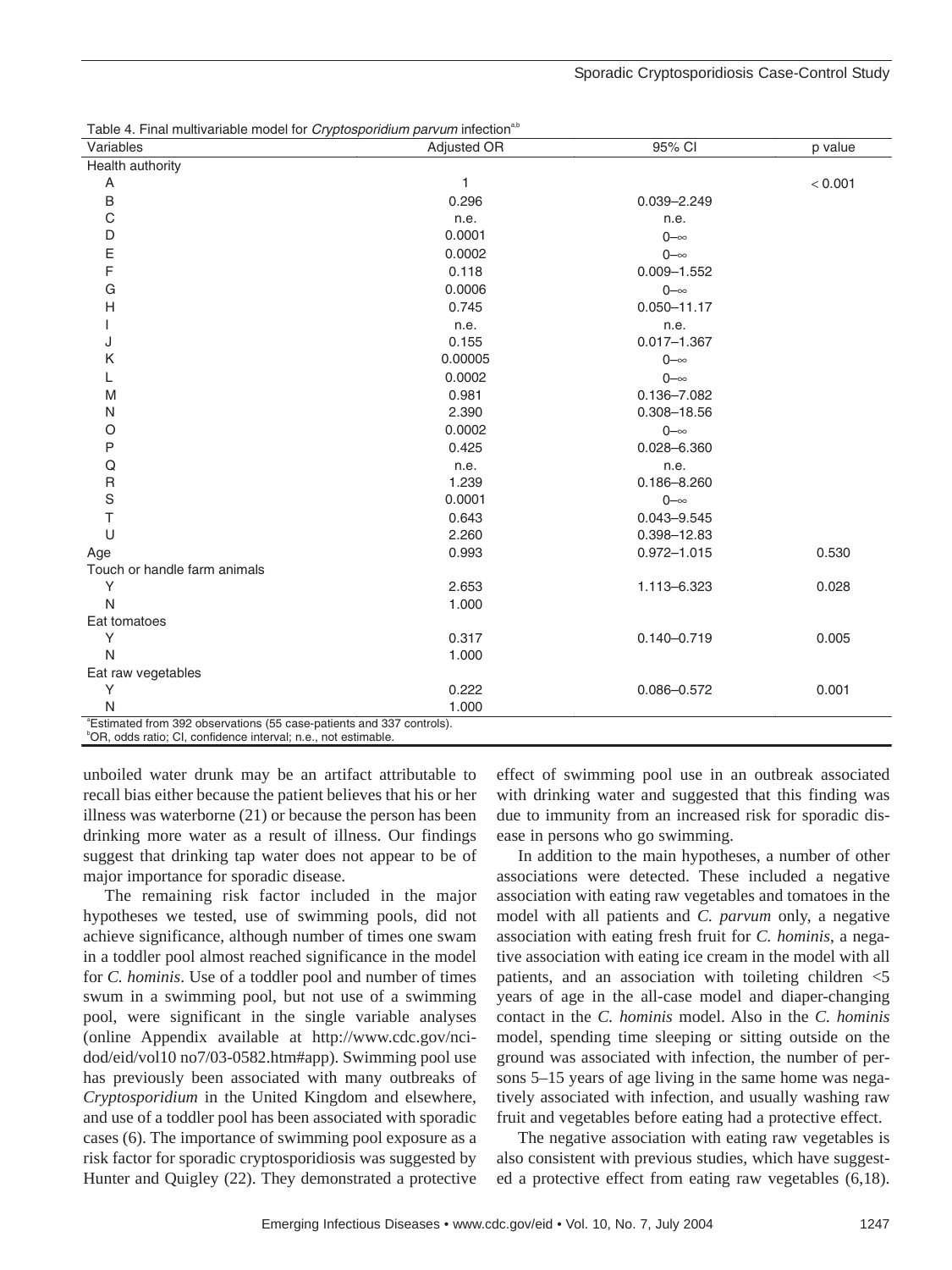Whether this represents the effect of immunity through repeat exposure by this route or through another mechanism is unclear (22,23). If the immunity hypothesis is correct, the fact that eating raw vegetables was strongly negatively associated with *C. parvum*, but not *C. hominis*, infection would suggest contamination of raw vegetables with animal-derived fecal material.

The negative association with ice cream was unexpected. In the single variable analysis, consuming other dairy products such as uncooked soft cheese, uncooked hard cheese, and cream were also negatively associated with illness. Unpasteurized milk products have previously been associated with *Cryptosporidium* infections, and consuming such products was identified as a risk factor for sporadic cases of infection in Adelaide (6). However, in the United Kingdom, unpasteurized milk is not used in icecream production, so this association is difficult to explain. We investigated the possibility that this finding was due to the different times of the year that patients and controls were recruited. However, in all but 1 month, controls were more likely to report ice cream consumption than patients were. A recently published case-control study on risk factors for giardiasis in the South West of England also reported a negative association with ice cream consumption (24).

Associations of toileting contact with children <5 years (all patients) and diaper-changing contact (*C. hominis*) were independent of whether the children were being helped to use the toilet or having their diapers changed had diarrhea. This observation would suggest that asymptomatic carriage of *C. hominis* may be common in very young children even in the absence of symptoms. Asymptomatic carriage of *C. hominis* may be the main reservoir of infection.

In conclusion, we showed that the main risk factors for *C. parvum* infection (contact with cattle) and *C. hominis* (travel abroad and changing diapers) differ. We also showed that when the case group includes both *C. parvum* and *C. hominis* as well as cases in which the species is not known, the risk factors vary again (travel abroad and contact with a case-patient). Although restricting analysis to cases where species is known reduces the power of the study by having fewer cases, analyses conducted on populations of patients that contain two pathogens with different epidemiologic features may mask species specific risk factors. Future studies of the epidemiology of and risk factors for cryptosporidiosis should ensure that strains are speciated adequately.

#### **Acknowledgments**

We thank Kristin Elwin and Anne Thomas for maintaining the national collection of *Cryptosporidium* oocysts and genotyping isolates; David Gomez for technical support; and David

Drury, Roland Salmon, Charmian Kerr, and Mark Reacher for helpful comments.

This study was funded by the Drinking Water Inspectorate, United Utilities and North West Health.

Dr. Hunter qualified in medicine before specializing in medical microbiology. Before his appointment to the chair of Health Protection at the University of East Anglia, he was director of the Chester Public Health Laboratory for 12 years. His main interests are in the epidemiology of waterborne disease and the management of outbreaks of infectious disease.

#### **References**

- 1. Morgan-Ryan UM, Fall A, Ward L, Hijjawi N, Sulaiman I, Fayer F, et al. *Cryptosporidium hominis* n. sp. (Apicomplexa: Cryptosporidiidae) from *Homo sapiens*. J Eukaryotic Microbiol. 2002;49:433–40.
- 2. Djuretic T, Wall PG, Ryan MJ, Evans HS, Adak GK, Cowden JM. General outbreaks of infectious intestinal disease in England and Wales: 1992 to 1994. Commun Dis Rep Rev. 1996;6:R57–63.
- 3. Evans HS, Madden P, Douglas C, Adak GK, O'Brien SJ, Djuretic T, et al. General outbreaks of infectious intestinal disease in England and Wales: 1995 and 1996. Commun Dis Public Health. 1998;1:165–71.
- 4. Hunter PR, Syed Q, Naumova EN. Possible undetected outbreaks of cryptosporidiosis in areas of the North West of England supplied by an unfiltered surface water source. Commun Dis Public Health. 2001;4:136–8.
- 5. Hunter PR, Nichols G. The epidemiology and clinical features of *Cryptosporidium* infection in immunocompromised patients. Clin Microbiol Rev. 2002;15:145–54.
- 6. Robertson B, Sinclair MI, Forbes AB, Veitch M, Kirk M, Cunliffe D, et al. Case-control studies of sporadic cryptosporidiosis in Melbourne and Adelaide, Australia. Epidemiol Infect. 2002;128:419–31.
- 7. Gallaher MM, Herndon JL, Nims LJ, Sterling CR, Grabowski DJ, Hull HF. Cryptosporidiosis and surface water. Am J Public Health. 1989;79:39–42.
- 8. Weinstein P, Macaitis M, Walker C, Cameron S. Cryptosporidial diarrhoea in South Australia. An exploratory case-control study of risk factors for transmission. Med J Aust. 1993;158:117–9.
- 9. Standard operating procedure for the investigation of specimens other than blood for parasites. PHLS B.SOP 31. Technical Services. London: Public Health Laboratory Service; 1998.
- 10. Casemore DP. Broadsheet 128. Laboratory methods for diagnosing cryptosporidiosis. J Clin Pathol. 1991;44:445–51.
- 11. Ryley JF, Meade R, Hazelhurst J, Robinson TE. Methods in coccidiosis research: separation of oocysts from faeces. Parasitology. 1976;73:311–26.
- 12. Spano F, Putignani L, McLauchlin J, Casemore DP, Crisanti A. PCR-RFLP analysis of the *Cryptosporidium* wall protein (COWP) gene discriminates between *C. wrairi* and *C. parvum*, and between *C. parvum* isolates of human and animal origin*.* FEMS Microbiol Lett. 1997;150:207–17.
- 13. Francis B, Green M, Payne C, editors. The GLIM system release 4 manual. Oxford: Clarendon Press; 1993.
- 14. Chalmers RM, Hughes S, Thomas A, Woodhouse S, Thomas PD, Hunter P. Laboratory ascertainment of *Cryptosporidium* and local authority public health policies for the investigation of sporadic cases of cryptosporidiosis in two regions of the United Kingdom. Commun Dis Public Health. 2002;5:114–8.